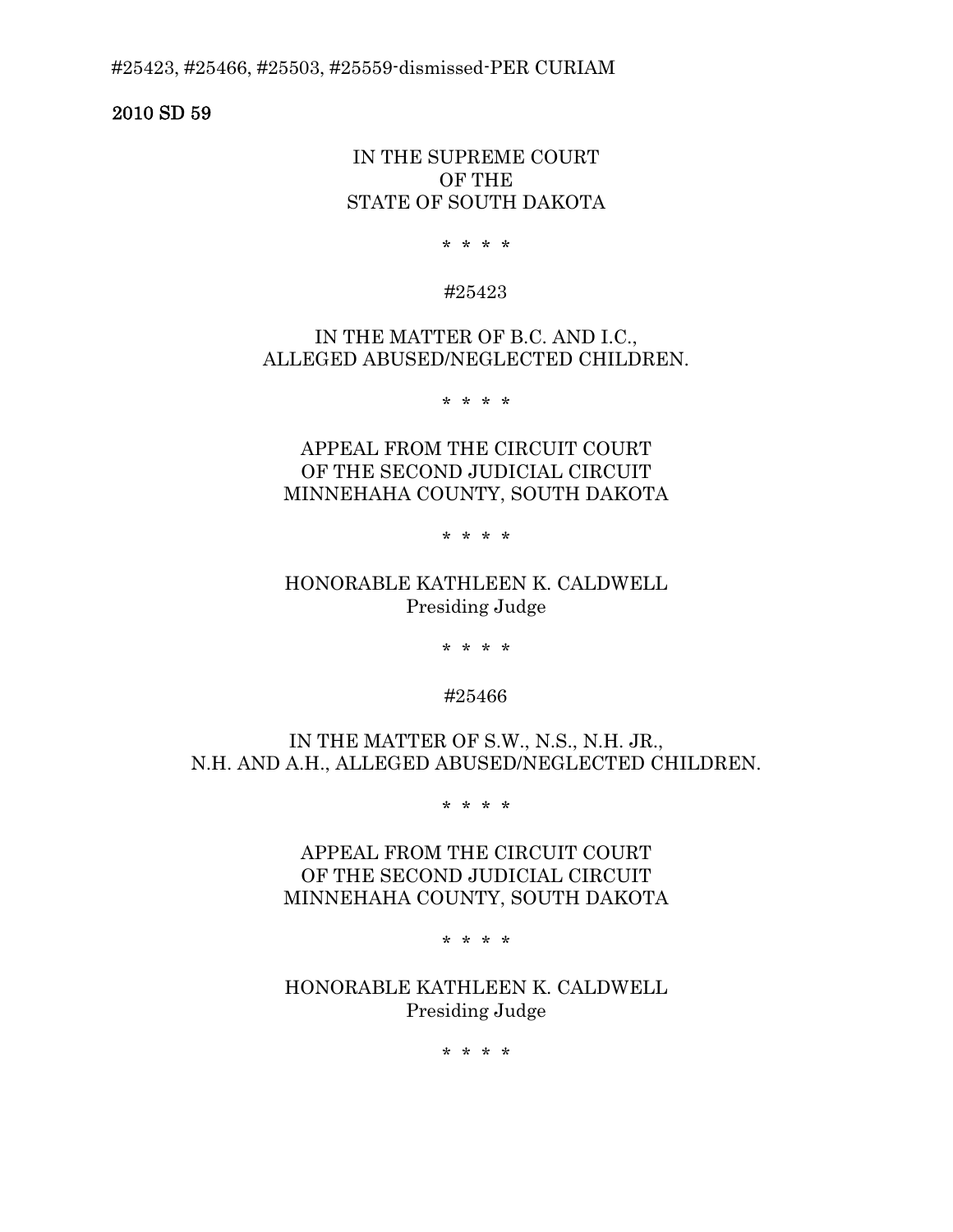#### #25503

## IN THE MATTER OF D.J., D.R. AND F.R., ALLEGED ABUSED/NEGLECTED CHILDREN.

\* \* \* \*

# APPEAL FROM THE CIRCUIT COURT OF THE SECOND JUDICIAL CIRCUIT MINNEHAHA COUNTY, SOUTH DAKOTA

\* \* \* \*

### HONORABLE ROBIN J. HOUWMAN Judge

\* \* \* \*

#### #25559

THE PEOPLE OF THE STATE OF SOUTH DAKOTA IN THE INTEREST OF K.E., CHILD AND CONCERNING C.E. AND A.T., RESPONDENTS. ROSEBUD SIOUX TRIBE, INTERVENER

\* \* \* \*

# APPEAL FROM THE CIRCUIT COURT OF THE SEVENTH JUDICIAL CIRCUIT PENNINGTON COUNTY, SOUTH DAKOTA

\* \* \* \*

# HONORABLE JEFF W. DAVIS Presiding Judge

\* \* \* \*

NICOLE J. LAUGHLIN Office of the Minnehaha Sioux Falls, South Dakota #25423

County Public Defender Attorneys for appellant mother L.S.

STACY F. KOOISTRA Sioux Falls, South Dakota #25466

Myers & Billion LLP Attorneys for appellant mother N.S.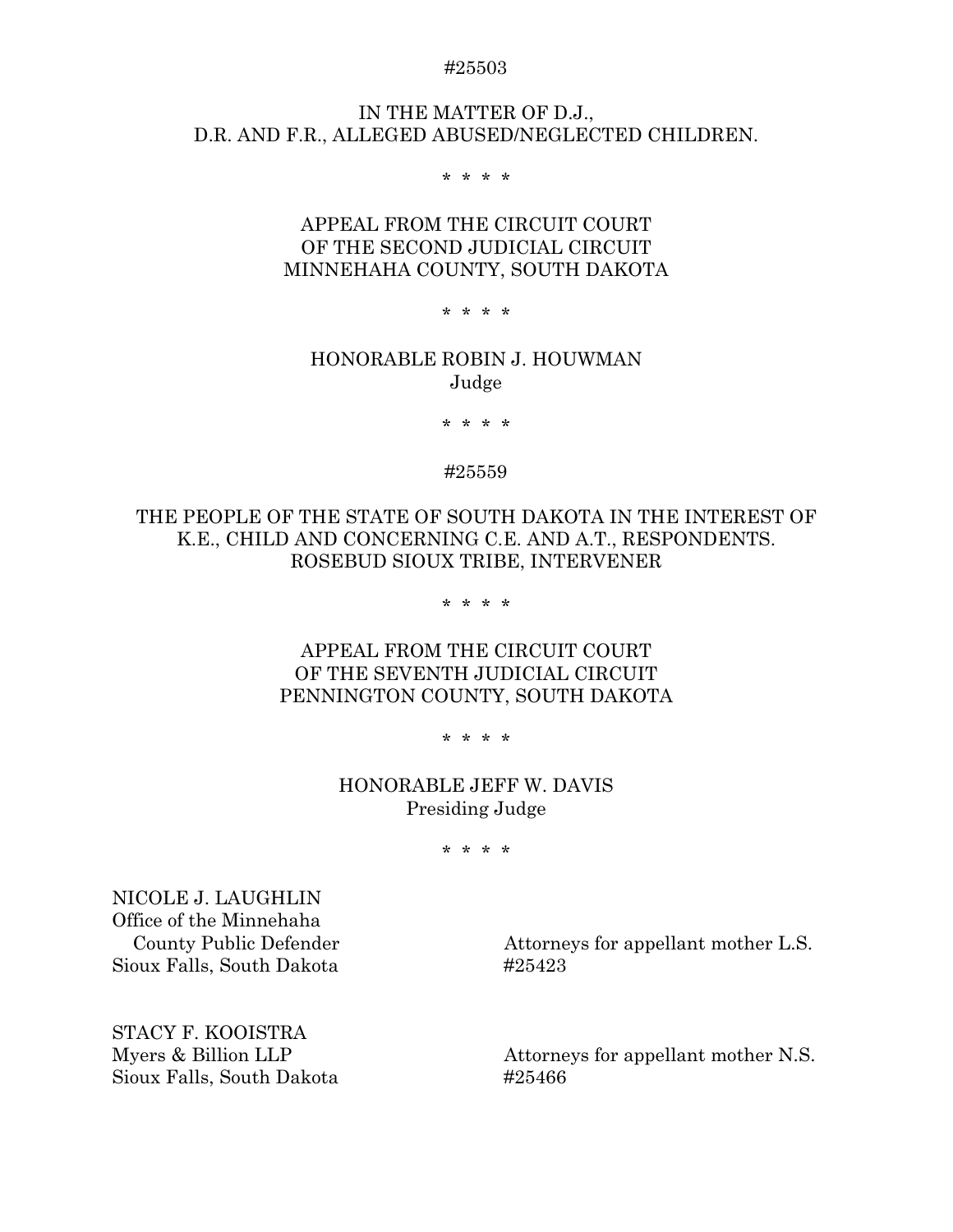AMBER EGGERT Office of the Minnehaha Sioux Falls, South Dakota #25503

PAUL JOHN BRANKIN Rapid City, South Dakota #25559

ANN M. HOLZHAUSER KIRSTEN E. JASPER JEREMY LUND Assistant Attorney's General Pierre, South Dakota Dakota.

County Public Defender Attorneys for appellant mother L.B.S.

Dakota Plains Legal Services Attorneys for appellant mother C.E.

Department of Social Services Attorneys for appellee State of South

CYNTHIA A. HOWARD Minnehaha County Office Sioux Falls, South Dakota #25466

JANET OLSON Minnehaha County Office Sioux Falls, South Dakota #25503

of the Public Advocate Attorneys for appellee children.

of the Public Advocate Attorneys for appellee children.

\* \* \* \*

 CONSIDERED ON BRIEFS JUNE 10, 2010

## OPINION FILED 07/14/10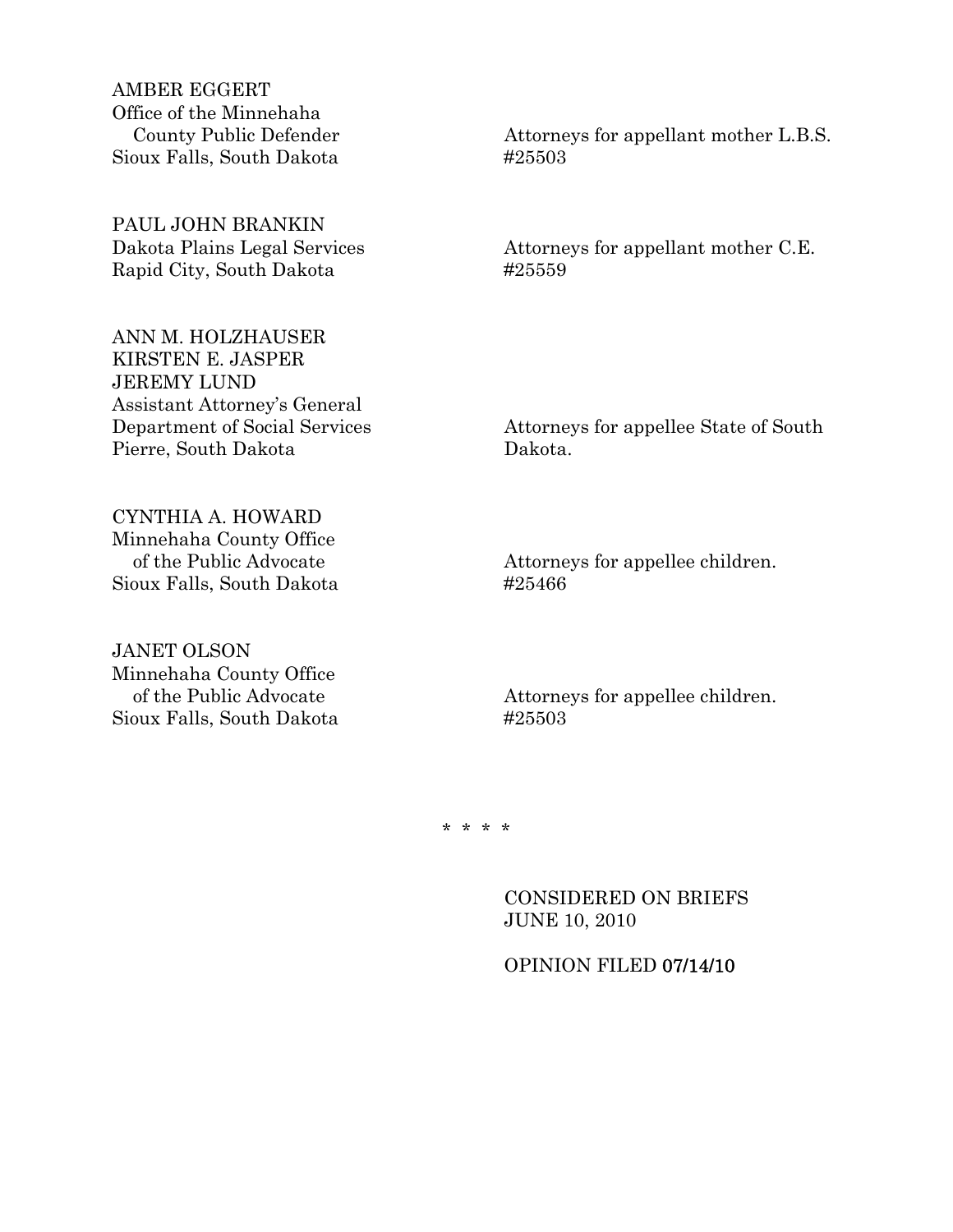### PER CURIAM

 [¶1.] Pending before this Court are motions to dismiss in four abuse and neglect appeals. The Indian Child Welfare Act (ICWA) applies to these proceedings. In each instance, a parent appeals termination of parental rights. Although a Tribe intervened in each case at the circuit court level, none of the appealing parents served a notice of appeal on the intervening Tribe. The State contends that this failure to serve a notice of appeal requires dismissal.

### Analysis and Decision

[¶2.] The question we must answer is whether failure to serve an intervening Tribe with a notice of appeal is jurisdictionally fatal. SDCL 15-26A-4 provides:

> An appeal, permitted by § 15-26A-3 as of right shall be taken as follows: . . . (3) Service of the notice of appeal and docketing statement. The appellant, or his or her counsel, shall serve the notice of appeal and docketing statement on counsel of record of each party other than appellant, or, if a party is not represented by counsel, on the party at his or her last known address.

[¶3.] Recently, this Court examined the consequence of failing to serve a notice of appeal on a party. In re Reese Trust, 2009 SD 111, 776 NW2d 832. Reese involved a trustee who petitioned the circuit court to assume supervision of a trust and wind up its affairs. Id. at  $\P$  3. As part of the petition, the trustee asked the court to distribute the trust assets to the Foundation. Id. The qualified charitable organization's board of directors requested that the assets be distributed to a specific club rather than to the Foundation. Id. A hearing was held on the petition, after which the circuit court ordered that the trust assets be distributed to the Foundation. *Id.* at  $\P$  4. The Board appealed, but failed to serve the Foundation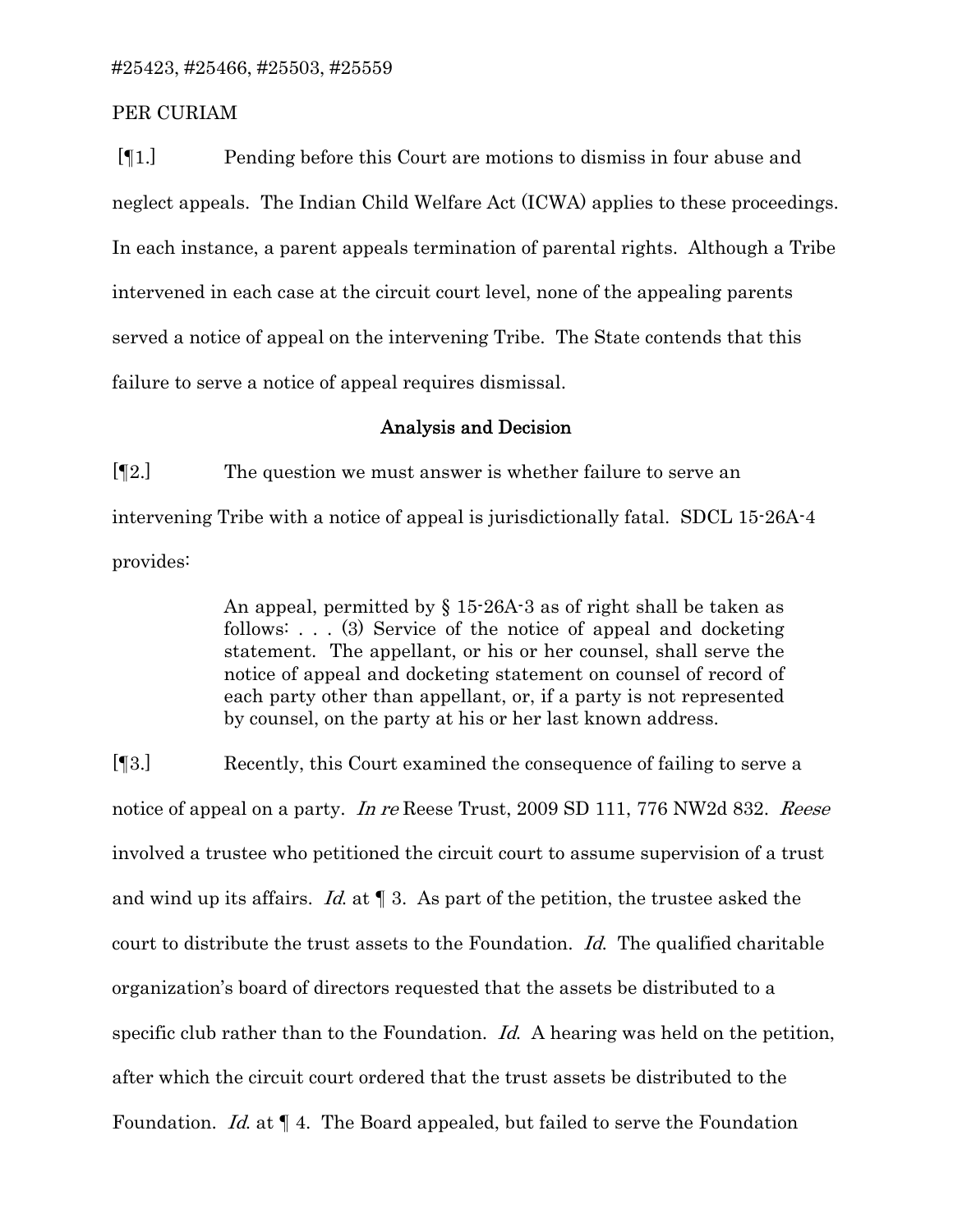#### #25423, #25466, #25503, #25559

with its notice of appeal. Id. The trustee moved to dismiss the appeal. Id. After reviewing previous decisions on the issue, we held that failure to serve the Foundation with the notice of appeal required dismissal of the appeal. Id. at  $\P$  17.

[¶4.] In Reese, the Foundation was not an original party to the action and did not participate in the trial. Id. at  $\P$  14. But this did not exclude the Foundation from being a "party entitled to service." *Id.* at  $\P$  14-16. Here, the respective Tribe's participation in the lower court proceedings was varied and uncertain, other than filing a motion to intervene. Yet even if the intervening Tribe participated no further than to intervene, that is not dispositive. See id. at  $\P$  15. We have explicitly overturned those cases holding that a party must participate in the trial to be entitled to service of the notice of appeal. *See* Morrell Livestock Co. v. Stockman's Comm'n Co., 77 SD 114, 119, 86 NW2d 533, 536 (1957).

 [¶5.] In Reese, we examined the substantive law of trusts for assistance in determining the parties entitled to service. The ICWA allows Tribes to intervene in certain child custody proceedings involving Indian children. "In any State court proceeding for the foster care placement of, or termination of parental rights to, an Indian child, the Indian custodian of the child and the Indian child's tribe shall have a right to intervene at any point in the proceeding." 25 USCA § 1911(c).

[¶6.] The cases interpreting the ICWA are silent on this precise issue. Commentators writing on the ICWA, however, appear to suggest that notice of appeal should be served on the Tribe. "Once a tribe intervenes, it becomes a party to the case and is entitled to receive service of all motions and pleadings from that point forward." B.J. Jones, The Indian Child Welfare Act Handbook 55 (Section of

-2-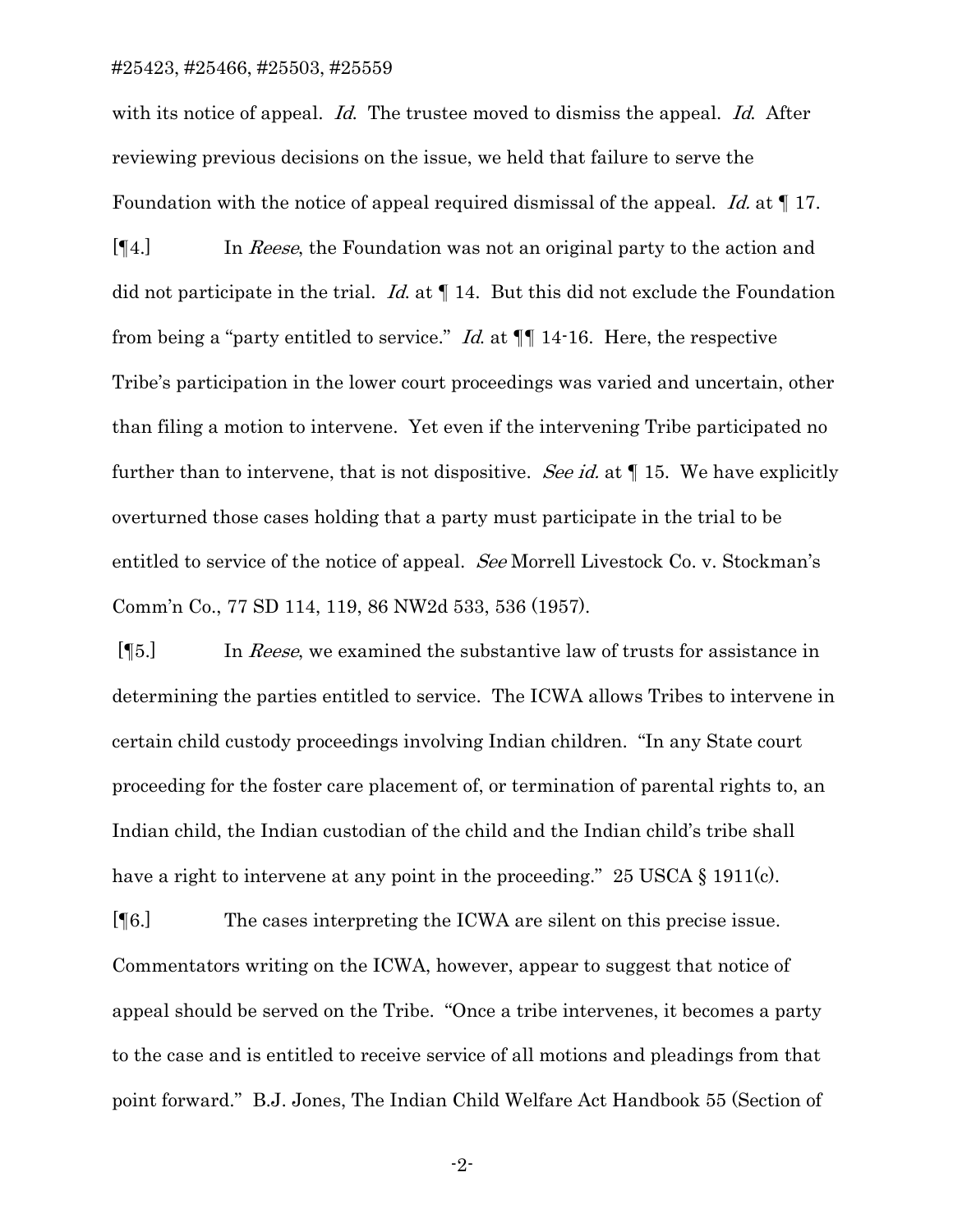$\overline{a}$ 

Family Law, American Bar Association 1995). No authority was cited for this proposition, nor was it suggested that failure to serve an intervening Tribe with a notice of appeal is a jurisdictional defect. Discussing the notice required to be given the Tribe at the adjudicatory and dispositional phases, a South Dakota commentator stated: "[o]bviously, if a party responds to either notice, notice should be given of all further proceedings to that party." Roger A. Tellinghuisen, The Indian Child Welfare Act of 1978: A Practical Guide with [Limited] Commentary, 34 SD L Rev 660, 673 (1988-89). It is clear that a Tribe is permitted to intervene "at any point in the proceeding." What is unclear is exactly what status is granted to a Tribe by intervening, and more precisely, whether that status requires service of a notice of appeal.<sup>[1](#page-5-0)</sup> The answer is not apparent in ICWA jurisprudence.

(continued . . .)

<span id="page-5-0"></span><sup>1.</sup> This Court has indicated that intervention will not necessarily grant the intervenor the status of an original party.

However, by granting Butler's motion to intervene, we allowed his "voice . . . to be heard" by this Court. Federal Deposit Ins. Corp. v. United States, NoCV-96-98-ST, 1997 WL 214954, at \*6 (DOr Jan. 3, 1997) (stating "[i]ntervention allows the third voice of the intervenor to be heard by the court and binds the intervenor to the judgment"). See also Kirkland v. New York State Dep't of Correctional Services, 711 F2d 1117, 1128 (2dCir 1983) (stating that intervenor's interest entitled the intervenor to be heard, but was not such a strong interest to require consent to the agreement). However, allowing him to intervene in the action did not necessarily grant him the right, as he claims, to prevent dismissal of the action. An intervenor's presence in the action does not necessarily "clothe it with the status of an original party." Harris v. Amoco Prod. Co., 768 F2d 669, 675 (5thCir 1985). See also Kirkland, 711 F2d at 1126 (citation omitted) (stating that, even if an intervenor is granted unconditional intervention, the intervenor's rights are "not necessarily equivalent to that of a party").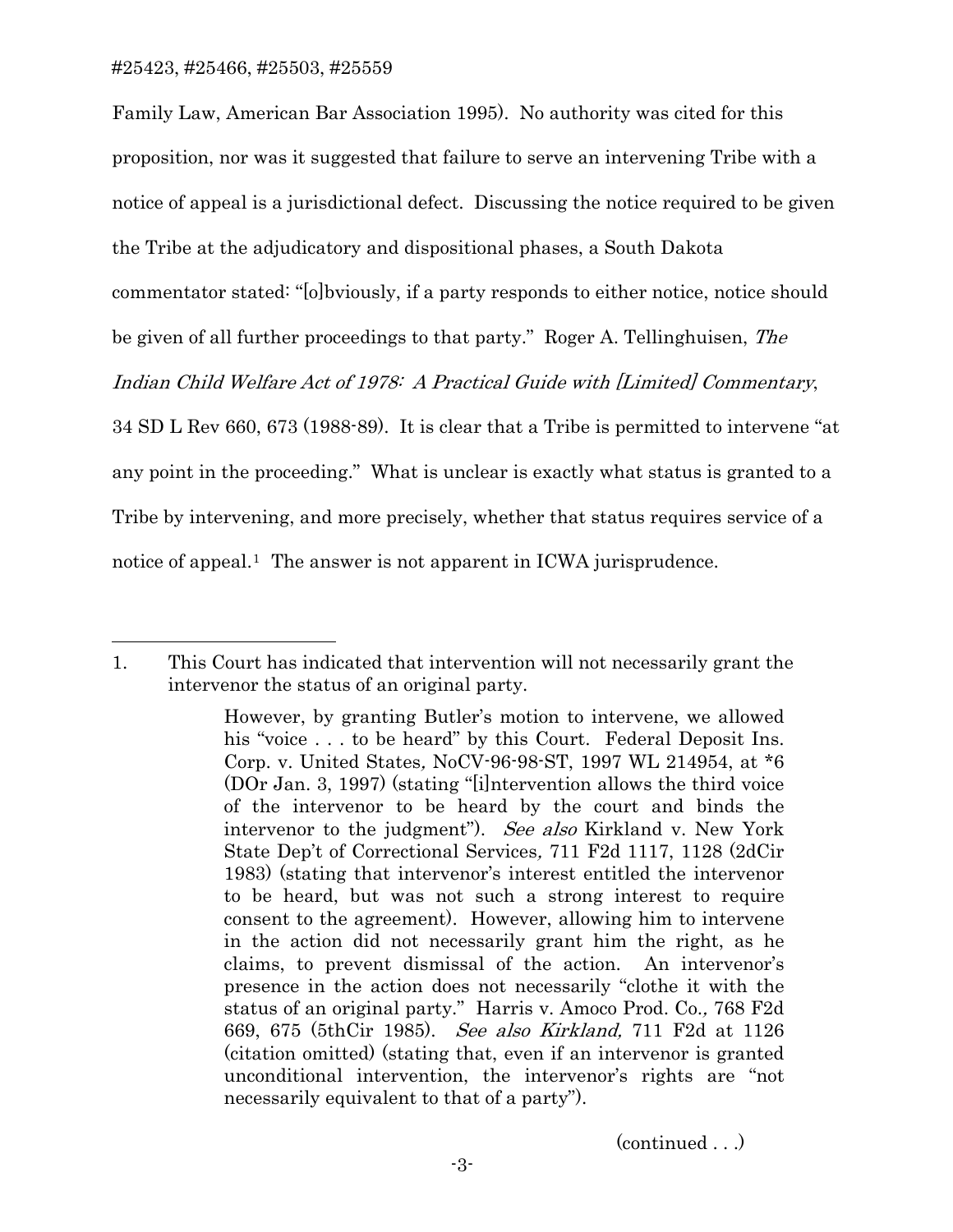### #25423, #25466, #25503, #25559

## [¶7.] The South Dakota statute on intervention provides:

Upon timely application anyone shall be permitted to intervene in an action: (1) When a statute of the state confers an unconditional right to intervene; or (2) When the applicant claims an interest relating to the property or transaction which is the subject of the action and he is so situated that the disposition of the action may as a practical matter impair or impede his ability to protect that interest, unless the applicant's interest is adequately represented by existing parties.

SDCL 15-6-24(a). The ICWA grants a child's Tribe the ability to intervene as a matter of right. The State argues that this requires a determination that each Tribe be treated as a real party to the action. In support, the State offers the following language: "By intervening as a matter of right under SDCL 15-6-24(a), Intervenor became a real party to the action. As such it became entitled to all the rights, benefits, and privileges of the originally named parties." Steiner v. County of Marshall, 568 NW2d 627, 635 (SD 1997) (Miller, C.J., concurring) (citation omitted). *Steiner* involved a dispute over real property. *Id.* Immediately before the above-quoted language, the concurrence cited the relevant portion of the statute as allowing intervention as a matter of right when "the applicant claims an interest in the property or transaction. . . ." Id. (quoting SDCL 15-6-24(a)(2)). No party suggests that tribal intervention was premised on this portion of the statute. The language offered by the State does not control this issue.

\_\_\_\_\_\_\_\_\_\_\_\_\_\_\_\_\_\_\_\_\_\_\_\_

<sup>(. . .</sup> continued)

Citibank (South Dakota), N.A. v. South Dakota, 1999 SD 124, ¶ 11, 599 NW2d 402, 405.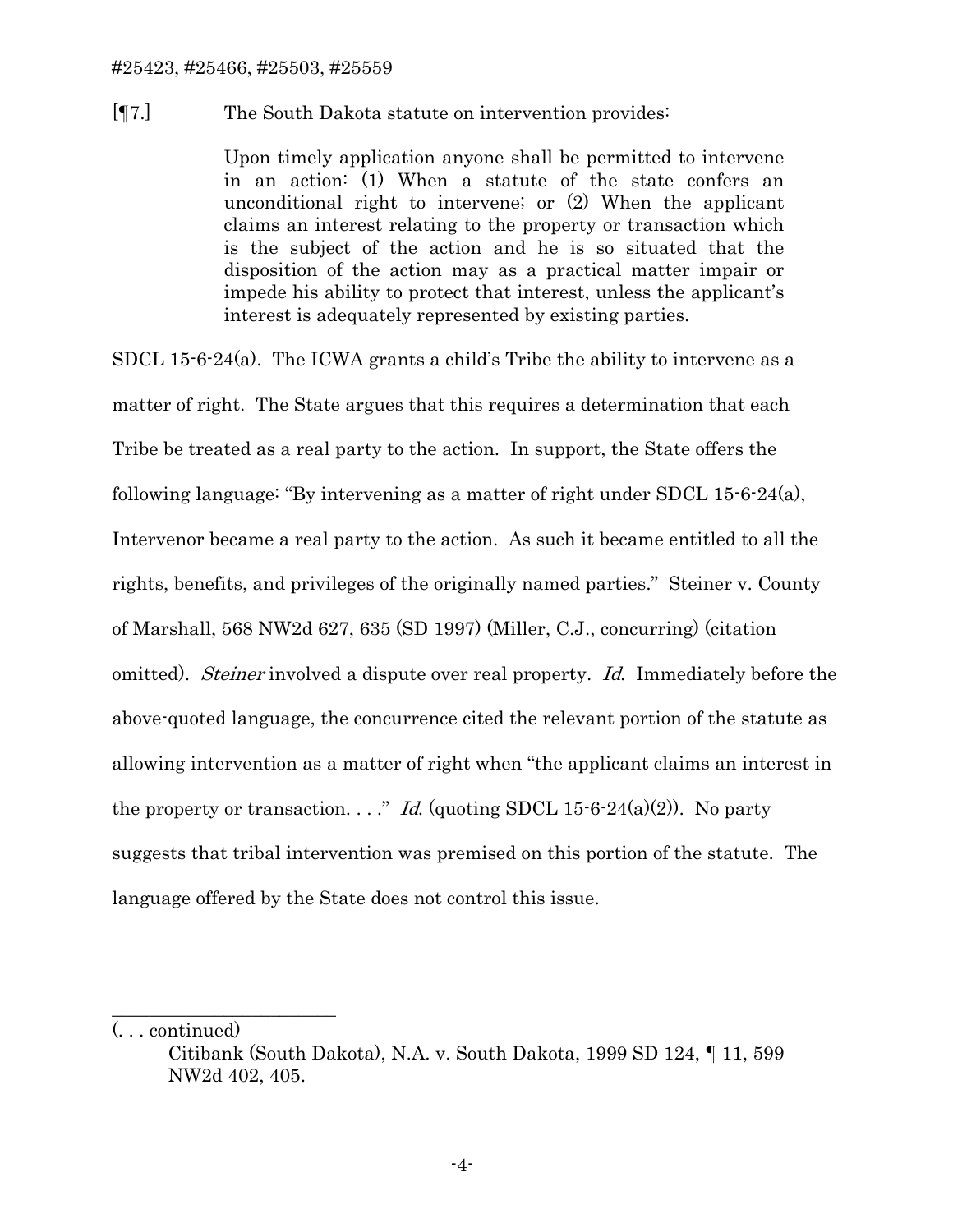[¶8.] When discussing whether an intervenor is authorized to appeal, commentators look to the interest of the intervenor. "At the heart of almost every intervention case is the nature and extent of the applicant's interest in the proceeding." David L. Shapiro, Some Thoughts on Intervention Before Courts, Agencies, and Arbitrators, 81 Harv L Rev 721, 729 (1968). "An appeal will be allowed, however, only if the subsequent orders affect the intervenor and only to the extent of the interest that made it possible for the intervention." Charles Alan Wright & Arthur R. Miller, Mary May Kane, 7C Federal Practice and Procedure, Civil 3d § 1923, at 644 (2007).

[¶9.] Looking to the interest of an intervening Tribe is consistent with our decision in Reese. There, we relied on previous South Dakota authority examining the interest of the party not served with the notice of appeal. Reese, 2009 SD 111, ¶ 15, 776 NW2d at 836. "We found it significant that the judgment appealed from in Morrell vested rights in the party not served and held that the party was entitled to rely upon those rights and that they should not be taken away without notice." Id. (citing Morrell, 77 SD at 119, 86 NW2d at 536). In Reese, the party who was not served with the notice of appeal was awarded the trust assets by the circuit court. Id. at ¶ 4.

[¶10.] Our holding in Reese relied upon the vested interest of the unnoticed party for requiring service of the notice of appeal on that party.

> The final judgment of the circuit court distributing the trust assets to the foundation vested rights in that organization that cannot be denied without notice, regardless of its failure to appear in the action or suit before the circuit court. Having failed to timely serve all parties entitled to service of its notice of appeal, the [Board's] appeal must be dismissed.

> > -5-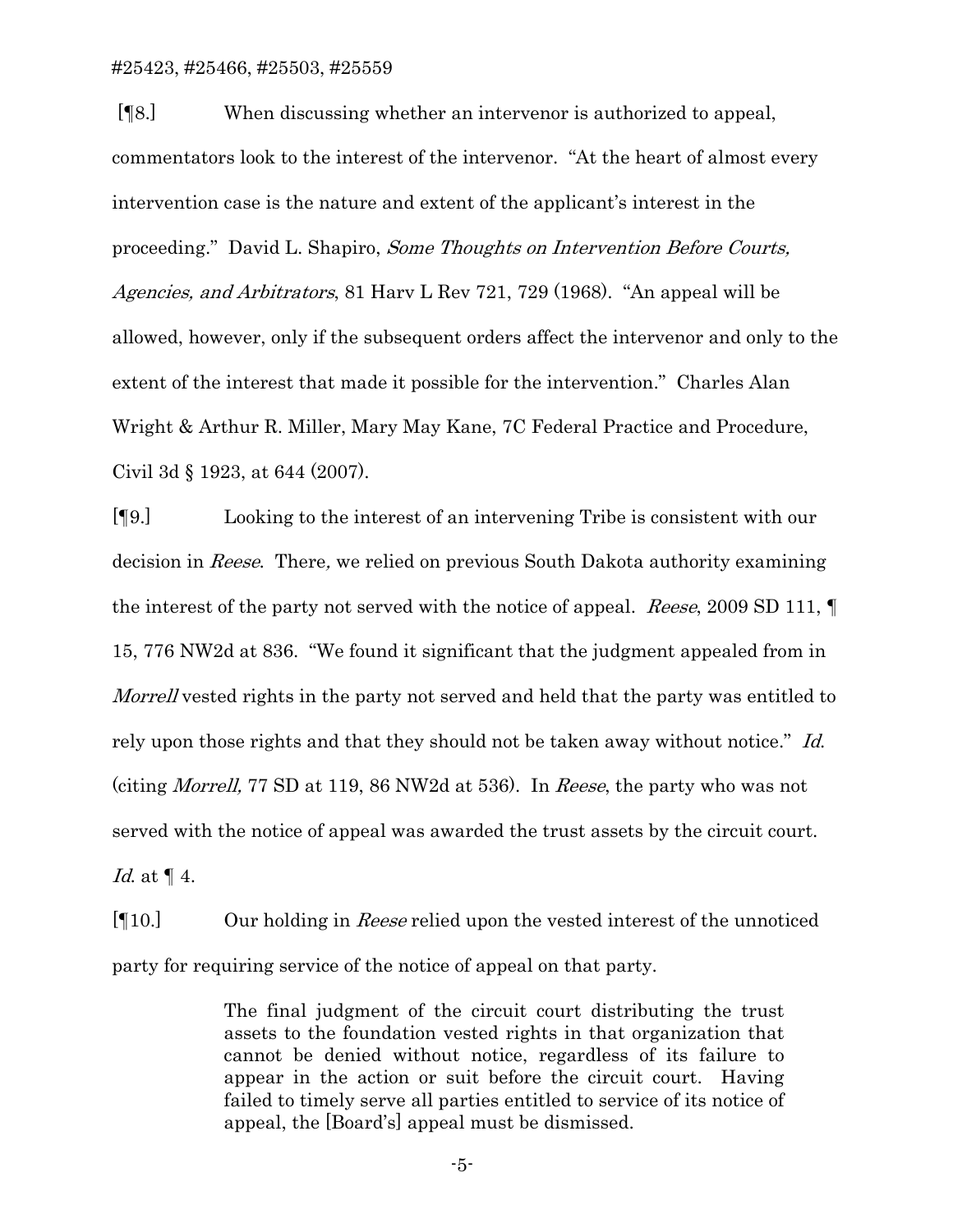Id. at  $\P$  16-17. Like the Foundation in *Reese*, the intervening Tribes have

compelling interests in the outcome of the pending appeals. As recognized by

this Court:

Congress established ICWA to not only protect the interests of Indian children but also to avoid a considerable weakening of "the tribe's ability to assert *its* interest in *its* children." Mississippi Band of Choctaw Indians v. Holyfield, 490 US 30, 52, 109 SCt 1597, 104 LEd2d 29 (1989) (citing In re Adoption of Halloway, 732 P2d 962, 969-970 (Utah 1986)) (emphasis added). "The ICWA thus, in the words of the House Report accompanying it, 'seeks to protect the rights of the Indian child as an Indian and the rights of the Indian community and tribe in retaining *its* children in *its* society." *Id.* at 37, 109 SCt 1597. (emphasis added). This is because:

The protection of this tribal interest is at the core of the ICWA, which recognizes that the tribe has an interest in the child which is distinct from but on a parity with the interest of the parents. This relationship between Indian tribes and Indian children domiciled on the reservation finds no parallel in other ethnic cultures found in the United States.

Id. at 52, 109 SCt 1597 (quoting In re Adoption of Halloway, 732 P2d at 969-70).

People ex rel. M.H., 2005 SD 4, ¶ 14, 691 NW2d 622, 627.

[¶11.] The State has the burden of establishing facts to support its motions to

dismiss. See Carlton v. Saville, 55 SD 87, 224 NW2d 957, 959 (1929). Considering

the congressionally-recognized tribal interest in Indian children manifest in the

ICWA, we conclude that the State has met its burden of establishing the Tribes as